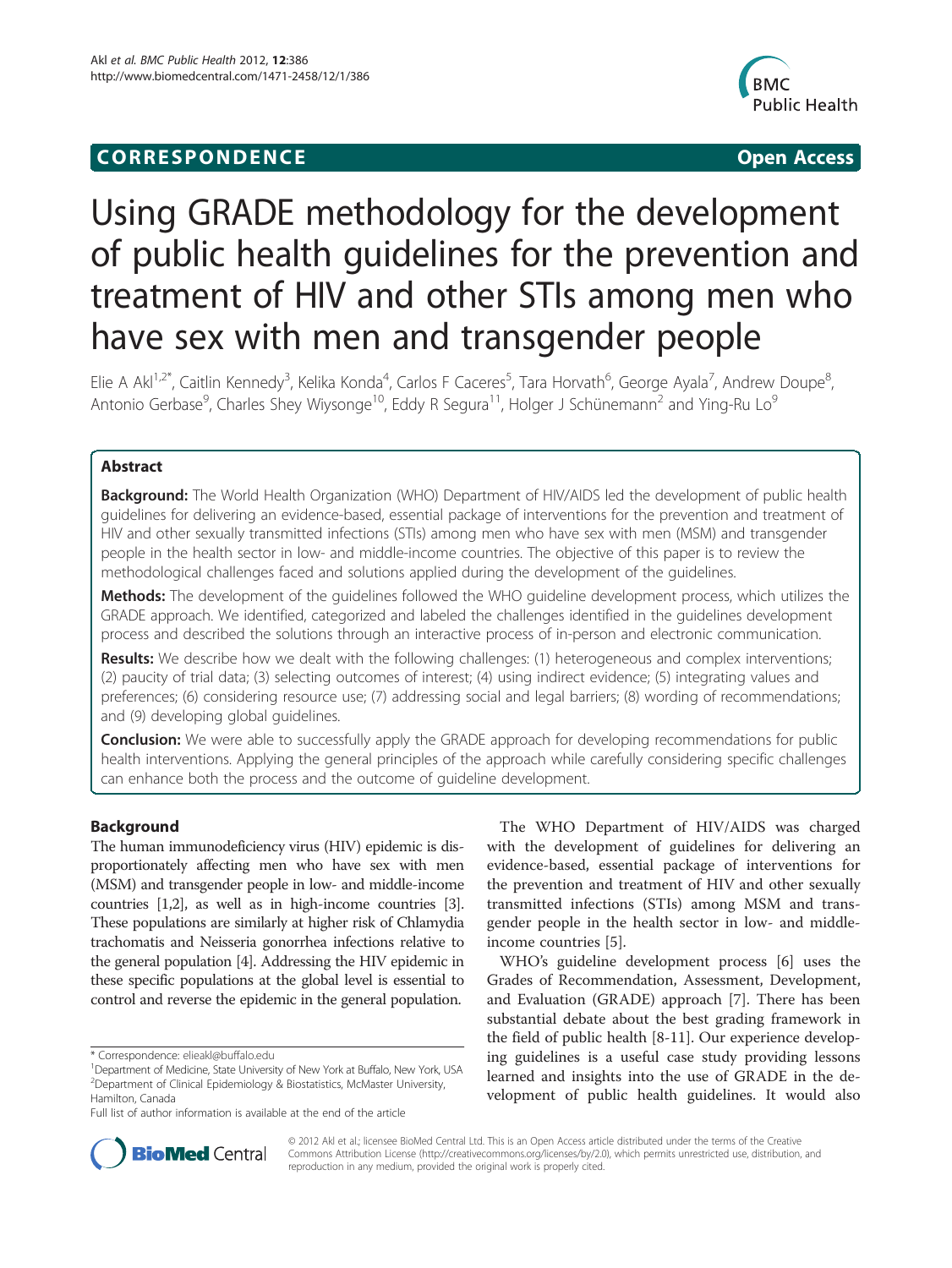inform challenges encountered in the related fields of health systems and policymaking. The objective of this paper is to review the methodological challenges faced and solutions applied during the development of these guidelines.

## Methods

## GRADE framework

GRADE presents a systematic and transparent framework for clarifying questions, determining the outcomes of interest, summarizing the evidence that addresses a question, and moving from the evidence to a recommendation or decision [\[12](#page-8-0)-[14](#page-8-0)]. [Additional file 1](#page-7-0) and [Additional file 2](#page-7-0) respectively present GRADE definitions, categories, and factors affecting the quality of evidence and the strength of recommendation [[15,16](#page-8-0)]. GRADE is currently the most widely accepted and used framework for developing guidelines. More than 50 organizations worldwide, many highly influential, have endorsed the framework ([http://www.gradeworkinggroup.org/\)](http://www.gradeworkinggroup.org/).

## Guideline development

A core working group consisted of community representatives, content experts, systematic reviewers and a guideline methodologist. The group initially drafted specific guideline questions following the PICO format (PICO refers to Population, Intervention, Comparison, Outcomes) [\[17\]](#page-8-0). For each of the PICO questions, the working group conducted systematic reviews and developed GRADE evidence profiles to summarize the evidence and rate the quality of evidence [[12](#page-8-0)-[14](#page-8-0)] ([Additional file 3:](#page-7-0) example of an evidence profile) [[7](#page-8-0)].

The core working group held three face to face working meetings in preparation for the final consensus meeting. For the final consensus meeting, the core working group developed for each PICO question a decision table summarizing judgments about: the quality of evidence, the balance of benefits and harms, values and preferences, resource use, and feasibility [\(Additional file](#page-7-0) [3:](#page-7-0) example of a decision table) [[12\]](#page-8-0). The final consensus meeting was held in Beijing, China in September 2010. The consensus panel consisted of community representatives, content experts, systematic reviewers, a methodologist, and national HIV/AIDS and STI program managers. Community representatives were members of the core working group and the consensus panel. The guidelines were published in June 2011 [\[18\]](#page-8-0).

Here are the interventions addressed by the guidelines:

- 1. Condom use, and serosorting
- 2. Adult male circumcision
- 3. Human papilloma virus (HPV) and hepatitis A and B vaccination;
- 4. Periodic testing for asymptomatic STIs and STI syndromic management;
- 5. Behavioral interventions (individual, group and community levels);
- 6. HIV testing and counseling;
- 7. Use of outreach, social marketing and the internet to reach target constituencies;
- 8. Complementary mental health interventions to address substance use, and harm reduction programs among injection drug users and among transgender people who undertake gender enhancement procedures involving the injection of substances.

## Determination of the challenges

The core working group conducted discussions of methodological challenges through email communications and during the three working meetings and the final consensus meeting. We subsequently identified, categorized and labeled the identified challenges. We then finalized through an interactive process of in-person and electronic communication the solutions to these challenges along with illustrative examples from the guidelines.

We defined public health interventions as those targeting policymakers or public health professionals as well as affected populations, and are implemented in the form of programs. These include biomedical, behavioral, structural, and health system interventions. Clinical interventions target individual health consumers and their clinicians, are implemented by individuals, and consist mostly of biomedical interventions. Some biomedical interventions (e.g., screening for HIV) can be implemented both as a public health intervention (e.g., HIV screening program in an STI clinic) and as a clinical intervention (e.g., a clinician offering HIV screening to a patient based on individual risk assessment).

#### Results

We have identified the following nine challenges: (1) heterogeneous and complex interventions; (2) paucity of trial data; (3) selecting outcomes of interest; (4) using indirect evidence; (5) integrating values and preferences; (6) considering resource use; (7) addressing social and legal barriers; (8) wording of recommendations; and (9) developing global guidelines. We discuss below and summarize in Table [1](#page-2-0) each of these challenges and how we addressed them. The order of presentation is not related to the seriousness of the challenges. The first four challenges relate to the grading of the quality of evidence while the other five relate to the grading of the strength of recommendation.

#### Heterogeneous and complex interventions

The nature of public health interventions differs from that of most clinical interventions in a number of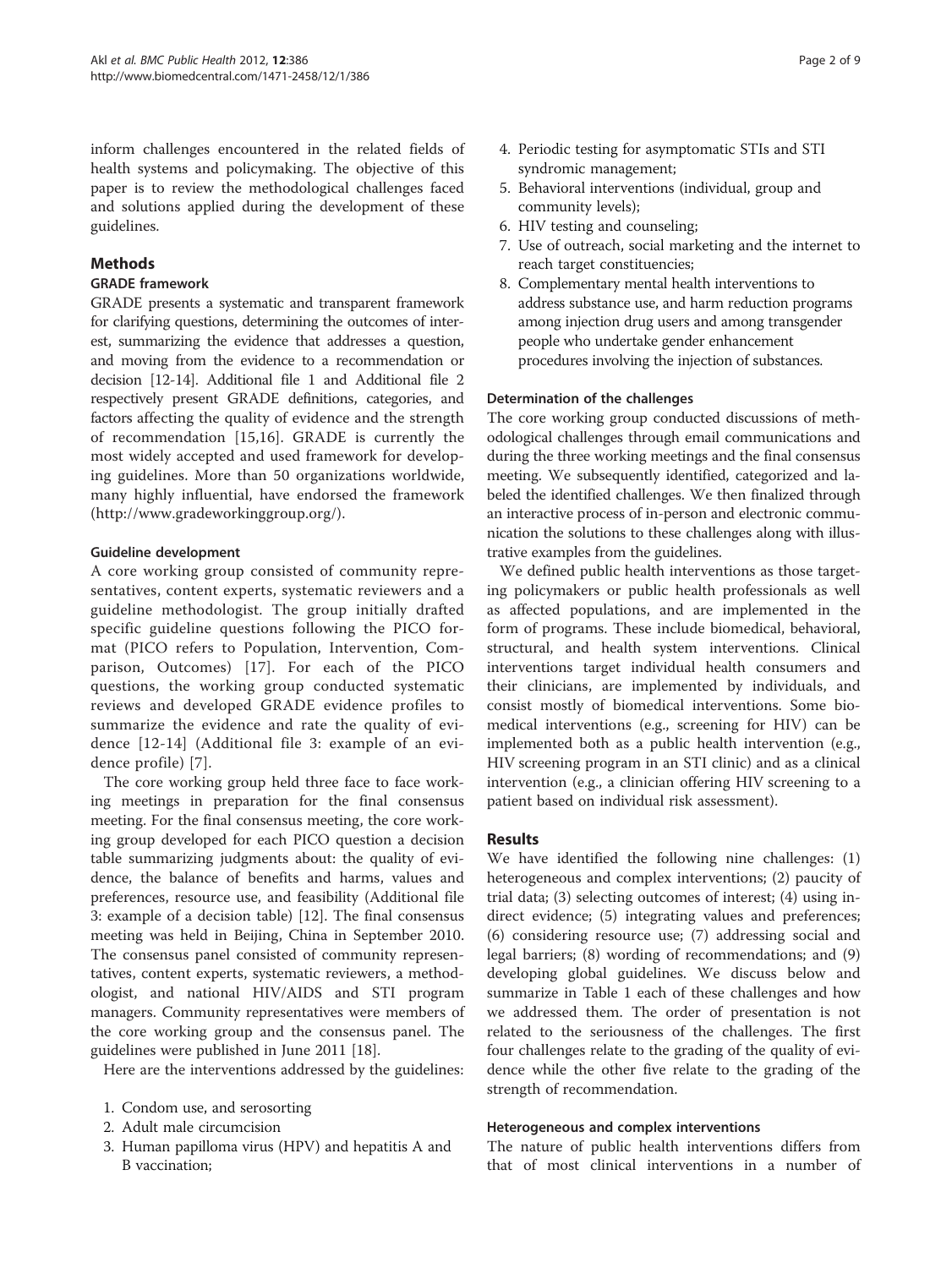<span id="page-2-0"></span>Table 1 Summary of the challenges and applied solutions

| Challenge                                     | Solution applied                                                                                                                                                                                                                                                                                                                                                                                         |  |
|-----------------------------------------------|----------------------------------------------------------------------------------------------------------------------------------------------------------------------------------------------------------------------------------------------------------------------------------------------------------------------------------------------------------------------------------------------------------|--|
| Heterogeneous<br>and complex<br>interventions | • We defined a priori the classification of complex<br>interventions (e.g., classifying behavioral interventions<br>into individual, group and community levels)<br>• When interventions were combined, we considered<br>separately each component intervention to the extent<br>that the available evidence allowed it                                                                                  |  |
| Paucity of<br>trial data                      | · We considered evidence for effectiveness from<br>observational studies<br>We used cross sectional studies to derive baseline<br>risk appropriate for low, intermediate, and high risk<br>groups                                                                                                                                                                                                        |  |
| Selecting the<br>outcomes of<br>interest      | We selected outcomes in a transparent and<br>comprehensive manner, and a priori<br>We developed outcome frameworks depicting causal<br>pathways                                                                                                                                                                                                                                                          |  |
| Using indirect<br>evidence                    | · For each intervention, we made judgments about the<br>importance of the indirectness of the population (e.g.,<br>when applying evidence from MSM population to a<br>transgender population) and of the setting (e.g., when<br>applying evidence from high income countries to low-<br>and middle-income countries)<br>We downgraded the quality of evidence when<br>indirectness was judged as serious |  |
| Integrating<br>values and<br>preferences      | Community representatives were involved in the<br>development and review of the guidelines<br>• We conducted a survey of community members<br>about the values and preferences they attach to the<br>outcomes and interventions considered in the<br>quideline questions                                                                                                                                 |  |
| Considering<br>resource use                   | • We did not consider this factor in a systematic and formal<br>way                                                                                                                                                                                                                                                                                                                                      |  |
|                                               | · For each question, experts made judgments about<br>the implications of resource use                                                                                                                                                                                                                                                                                                                    |  |
| Addressing<br>social and legal<br>barriers    | We issued 'good practice recommendations' based on<br>the principles of medical ethics and human rights                                                                                                                                                                                                                                                                                                  |  |
| Wording of                                    | We used the term 'conditional'<br>recommendations (instead of weak) for non-strong recommendation<br>We explained for each recommendation what the<br>"conditions" for adoption are                                                                                                                                                                                                                      |  |
| Developing<br>global<br>guidelines            | · The survey of values and preferences recruited<br>participants globally.<br>. We prioritized evidence of from low- and middle-<br>income countries when available<br>The panelists prioritized the perspective of low- and<br>middle-income countries                                                                                                                                                  |  |

respects. While clinical interventions can be heterogeneous, complex and used in combination, public health interventions tend to possess these characteristics more frequently and to a larger degree [[19\]](#page-8-0).

We frequently identified heterogeneity in the characteristics of interventions evaluated in studies. For example, studies examining group behavioral interventions varied in the number of participants per group, in the number of sessions, and in the topics discussed (e.g., sexual risk behavior, safer sex, condom use, healthy relationships, etc.).

Our challenge was to decide whether these interventions were similar enough to consider (and meta-analyze)

these studies together, and to ultimately issue one or multiple recommendations. In the case of behavioral interventions, we classified them a priori based on whether they were implemented at the individual, group or behavioral level. We faced similar difficulties with the reviews of sex venue-based interventions, social marketing campaigns, and Internet-based targeted interventions.

Many public health interventions are implemented in combination with other interventions because of their assumed synergistic effect. For example, counseling interventions are implemented along with HIV testing to improve understanding and behavior change. In the field of HIV, this has been recently discussed as combination HIV prevention [\[20,21](#page-8-0)]. Furthermore, the specific combination of interventions depends on the setting and local needs– the "know your epidemic know your current response" approach [[22](#page-8-0)].

For global guidelines, it is not practical to issue recommendations for all possible combinations of interventions, and it is very unlikely that studies addressing all different combinations exist. Our approach was to consider separately each individual intervention to the extent that the available evidence allowed this. The aim was to provide a menu of effective individual interventions for policymakers to choose from according to their local conditions and need. The main limitations to this approach are potentially missing any synergistic effect, and dealing with evidence assessing combinations of interventions.

Another methodological challenge associated with the evaluation of these interventions is the risk of contamination (e.g., with information diffusion interventions) and the need for cluster randomized trials [\[23](#page-8-0)]. Also, the success of some of these interventions depends on the individuals implementing them (e.g., behavioral change interventions), requiring careful evaluation methods [[24](#page-8-0)].

#### Paucity of trial data

The scarcity of trial data and using non-trial data were a matter of debate during our guideline development process, as they have been for others involved in guideline development [\[25\]](#page-8-0).

The evidence for all but four questions came from observational studies resulting, according to the GRADE approach, [\(Additional file 1\)](#page-7-0) [\[13](#page-8-0)] in 'very low' or 'low' quality of evidence for 12 out of 15 graded recommendations. Also, according to the GRADE approach, recommendations based on lower quality of evidence are likely to be conditional, as opposed to strong ([Additional file 2](#page-7-0)) [\[12](#page-8-0)]. Out of the 15 grade recommendations, 10 were graded as conditional.

Some panelists at the guidelines consensus meeting were uncomfortable with the relatively low rating of the quality of evidence. They argued that conducting randomized controlled trials (RCTs) for public health questions might be either challenging (e.g., community level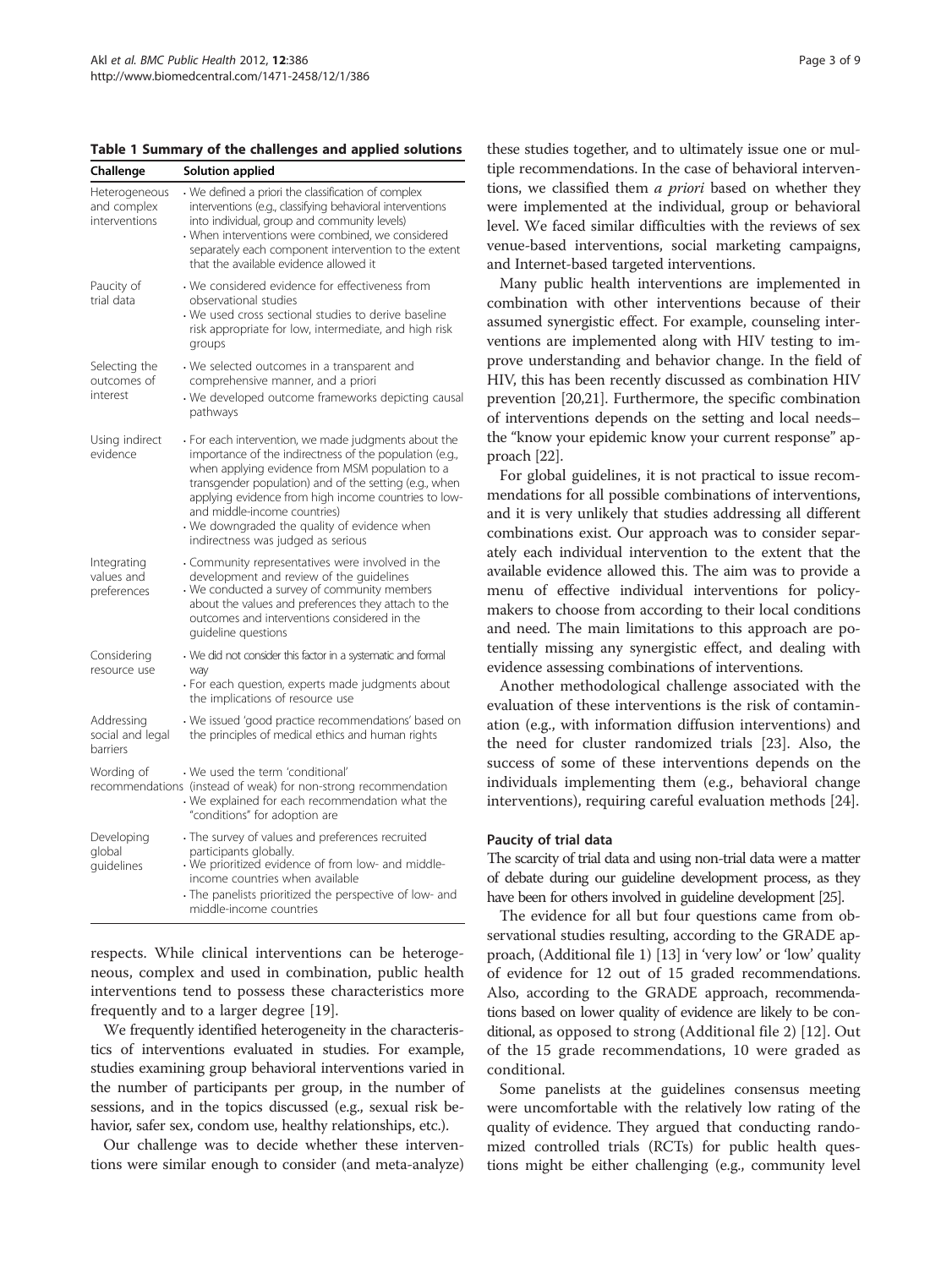implementation of a behavioral intervention), or impossible (e.g., legal interventions). Therefore, they felt that the available evidence from non-randomized studies should be rated higher [\[26](#page-8-0)-[28](#page-8-0)].

However, the fact that the best available evidence comes (or could only come) from observational study designs does not automatically imply that these designs provide high quality evidence. Indeed, reasons for which we have less confidence in these designs relative to RCTs are valid irrespective of whether trial data is (or could be) available. In addition, observational studies could potentially provide "moderate" and even "high" quality evidence within the GRADE framework [\[15\]](#page-8-0). For example, the quality of evidence from cohort studies for the effectiveness of condom use among MSM was rated up to "moderate" due to a large effect size (relative risk of 0.34).

Panelists may have been uncomfortable with the low rating of the quality of evidence because it would likely lead to a weak recommendation. There was a concern that policymakers may use both "low quality evidence" (i.e., low confidence in effect estimates) and "weak recommendations" as excuses to forgo the implementation of the recommendation. Please refer to challenge (8) on how we used wording of recommendations to address these concerns.

Although GRADE stipulates that trial data provide the least-biased evidence for the effects of interventions, it does consider other types of studies. Firstly, it considers observational studies for assessing (1) the long term and rare effects of interventions, and (2) the effectiveness data in the absence of trial data, which – as discussed above – may lead to moderate or high quality evidence [\(Additional](#page-7-0) [file 1\)](#page-7-0). It is possible that observational data could provide higher quality evidence than poorly conducted trials.

Secondly, in order to generate accurate absolute estimates of effects, GRADE calls for deriving baseline risks of outcomes from observational studies. For example, in assessing the absolute effects of behavioral interventions on HIV incidence, we derived the baseline risk from cross sectional studies appropriate for the low-, intermediate-, and high-risk groups [\[29,30\]](#page-8-0).

Thirdly, assessing public health interventions benefits from a broad range of evidence, e.g., from the behavioral and social sciences [\[25\]](#page-8-0). One example is the use of process evaluation of complex interventions [\[31\]](#page-8-0). By capturing the experiences of participants and the details of the implementation, qualitative and quantitative studies help evaluate the different components of the intervention and investigate its contextual factors (e.g., socio-cultural factors which can act as mediators and moderators). For studies with positive results, observational data aid in assessing transferability [[32](#page-8-0)]. Studies finding no effects can help in distinguishing between interventions that are inherently ineffective and those which, because of poor implementation, were not fairly evaluated [\[32](#page-8-0)].

Identifying process evaluation data requires additional time and resources, a specific set of skills and expertise, and searching outside the conventional biomedical databases. Moreover, this type of evidence is not readily available [\[33](#page-8-0)]. Indeed, we did not identify any process evaluation study for any of the RCTs considered in this guideline. This proved particularly problematic in interpreting the results of a group level behavioral intervention that unexpectedly showed increased rates of STI [[34\]](#page-8-0). Subsequently, the panel was not able to reach a consensus on whether to recommend group level interventions on the basis of this one study.

## Selecting the outcomes of interest

Selecting important outcomes for each PICO question is a critical step in the development of recommendations [[17\]](#page-8-0), especially for public health guidelines.

The important outcomes should include all benefits and harms of the intervention. One additional important outcome that the panel considered was quality of life. In fact, it is thought that MSM are using condoms less frequently because it affects their sexual experience negatively. Another important unintended effect that the panel considered is discrimination [\[35-37](#page-8-0)].

The choice of important outcomes should be independent of whether or not they have been empirically assessed, while the choice of intermediate outcomes should capture those that have been empirically assessed. These outcomes should be selected in a transparent and comprehensive manner, and *a priori* (i.e., prior to reviewing the evidence). In order to achieve these goals, we developed an outcome framework for each question or group of related questions (Figures [1, 2](#page-4-0)) [[38](#page-8-0)]. Each framework describes all possible pathways between the intervention and the important outcomes.

Public health interventions can affect both individuallevel and community-level outcomes. For example, an HIV testing and counseling intervention may affect the timeliness of diagnosis and treatment at the individual level, and HIV transmission at the community level (Figure [1](#page-4-0)). In both cases, the testing intervention would eventually affect both morbidity and mortality. The outcome framework helped in depicting these two distinct but convergent pathways.

The pathway for a prevention intervention has three levels of outcomes: (1) behavioral change, (2) HIV acquisition and transmission, and (3) morbidity and mortality (Figure [2](#page-4-0)). In this pathway the outcomes of utmost importance are morbidity and mortality. A conservative approach might consider these outcomes as the only important ones. Practically, this would lead to downgrading the quality of evidence associated with HIV acquisition and transmission for indirectness, leading to moderate quality evidence at best. The guideline panel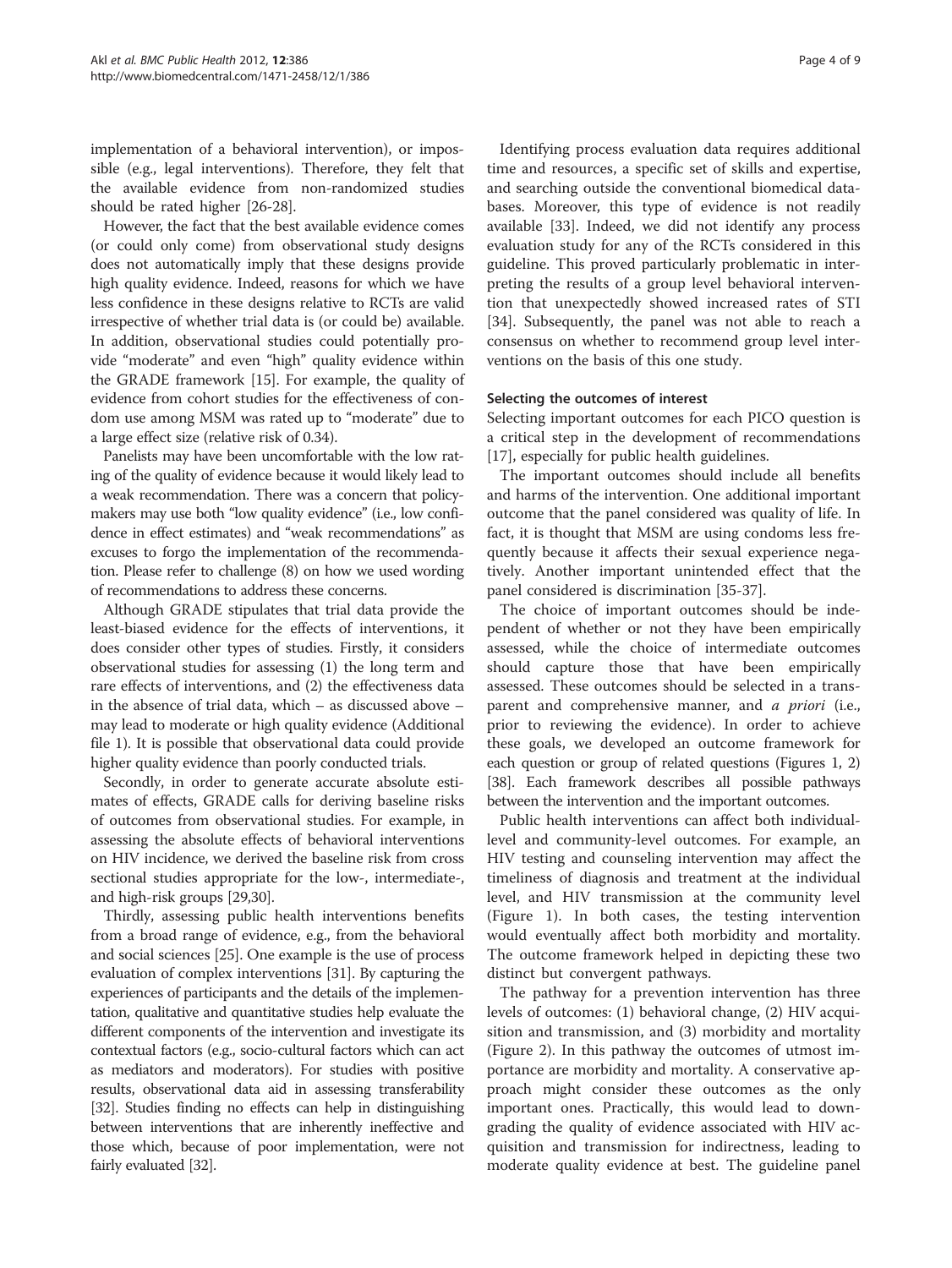<span id="page-4-0"></span>

made the judgment that HIV acquisition and transmission are relevant enough outcomes that downgrading the quality is not warranted. This judgment was based on the fact that a reduction in HIV transmission is highly associated with a reduction in morbidity and mortality associated with HIV infection. On the other hand, the panel made the judgment that behavioral change is an indirect outcome warranting downgrading the quality of evidence.

## Indirectness of the evidence

In addition to the indirectness of the outcome (see preceding paragraph), the panel dealt with the indirectness of the population and of the setting, a concept also known as applicability [[39\]](#page-8-0). Although these guidelines address both MSM and transgender people, we did not identify direct evidence for transgender people. The panel made the judgment that the indirectness of the evidence for that population was not serious enough to warrant downgrading its quality. However, one has to acknowledge that the degree of indirectness varies across the questions. For example, the evidence is likely to be more indirect for the behavioral interventions relative to screening interventions.

As to the setting, for many PICO questions, the available evidence came solely from high-income countries. The judgment of the degree of indirectness depended on the intervention. For example, the panel judged

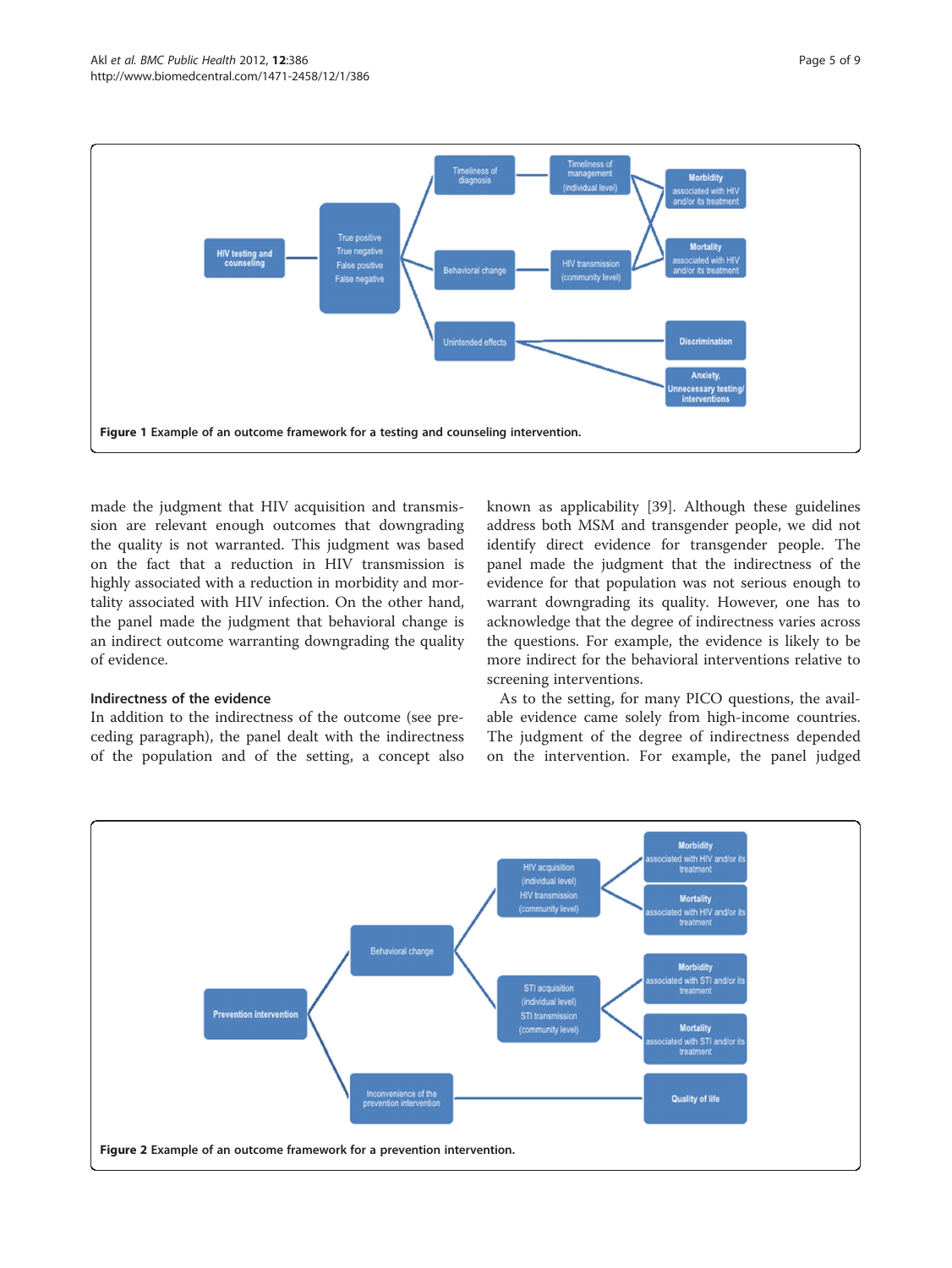that the evidence about the effect of condom use on HIV infection is not indirect enough when applied to low-income countries to warrant downgrading the quality of evidence. Conversely, the panel judged that the evidence about the effects of serosorting on HIV infection is indirect enough to warrant downgrading the quality of evidence, because the practice of serosorting requires regular high-quality and easily accessible HIV testing, re-testing and counseling that is frequently not available in low- and middle-income countries. Guideline panels may use more formal approaches to judging applicability [\[40](#page-8-0)].

#### Integrating values and preferences

In the GRADE framework, the values and preferences of the target population are a major factor in determining the direction and strength of recommendations [\[14](#page-8-0)]. For these guidelines, the perspectives of MSM and transgender people were incorporated in a variety of ways. Firstly, community representatives were members of the core working group and the final meeting consensus panel. Secondly, two community members from a lowincome and a high-income country respectively reviewed the final drafts of the guidelines. Thirdly, the WHO secretariat commissioned the Global Forum on MSM and HIV (GFMSM) to conduct a survey of both HIV positive and HIV negative MSM and transgender people from Asia, Africa and Latin America. The survey consisted of online interviews about the values and preferences community members attach to the outcomes and interventions considered in the guideline questions, the implications of the proposed guidelines, and concerns that might emerge among them from their potential implementation. The results of the survey were an integral part of the decision tables used, in some instances verbatim, at the guideline consensus meeting. The working group discussed the possibility of conducting a systematic review of studies of values and preferences relevant to the guideline question, but did not pursue this because of time and resource limitations.

The above approach of integrating values and preferences of the target population has resulted in the guidelines taking the perspective of MSM and transgender people. The advantages of that approach include improving the quality of the guidelines, and increasing their chances of acceptance and implementation by the MSM and transgender communities. One disadvantage is a potential inconsistency of some of the recommendations with differing set of values and preferences in certain settings.

#### Considering resource use

Resource use is one factor that is considered in determining the direction and strength of recommendations in the

GRADE framework [[14](#page-8-0)]. Resource use becomes particularly important for guidelines targeting low- and middleincome countries. Indeed, the availability of resources and costs are likely to vary substantially across low- and middle -income countries. Unfortunately, the expertise and resources were not available for the panel to consider this factor in a systematic and formal way. However, the decision tables for each recommendation included a judgment about the implications of resource use. For example, condom use was seen as a relatively not resource intensive intervention. On the other hand, medical male circumcision was seen as a resource-intensive intervention, particularly in settings in which such programs are not being rolled out for the general male population. This affected the direction of the recommendation and resulted in a conditional recommendation against male circumcision in spite of low quality evidence suggesting benefits may outweigh harms.

#### Addressing social and legal barriers

Discrimination, stigma, punitive laws and law enforcement practices are major barriers for MSM and transgender people in accessing health services [\[41-43](#page-8-0)]. This undermines the effectiveness of HIV prevention and treatment programs, particularly in low- and middleincome countries [[44\]](#page-8-0). The panel felt a need to include a strong recommendation to make health services inclusive of MSM and transgender people, and more generally to ensure protective laws and regulations. However, there was no direct evidence to justify a strong recommendation, if one followed the typical GRADE approach. The resolution was to frame these recommendations as 'good practice recommendations' – as defined by GRADE – and base them on the principles of medical ethics and human rights [\[7](#page-8-0)].

Good practice recommendations are typically those in which desirable effects undoubtedly outweigh any undesirable ones so that conducting a study addressing the implicit question could not be justified [\[7](#page-8-0)]. Indeed, a test of whether a recommendation qualifies as a 'good practice recommendation' is to check whether the alternative sounds bizarre or ridiculous. GRADE suggests using 'good practice recommendations' for interventions that represent "necessary and standard procedures of the clinical encounter or health care system" [[7\]](#page-8-0).

Here are the two good practice recommendations included in the guidelines:

- We recommend making health services inclusive of men who have sex with men and transgender people, based on the principles of medical ethics and the right to health.
- We recommend that legislators and other government authorities establish anti-discrimination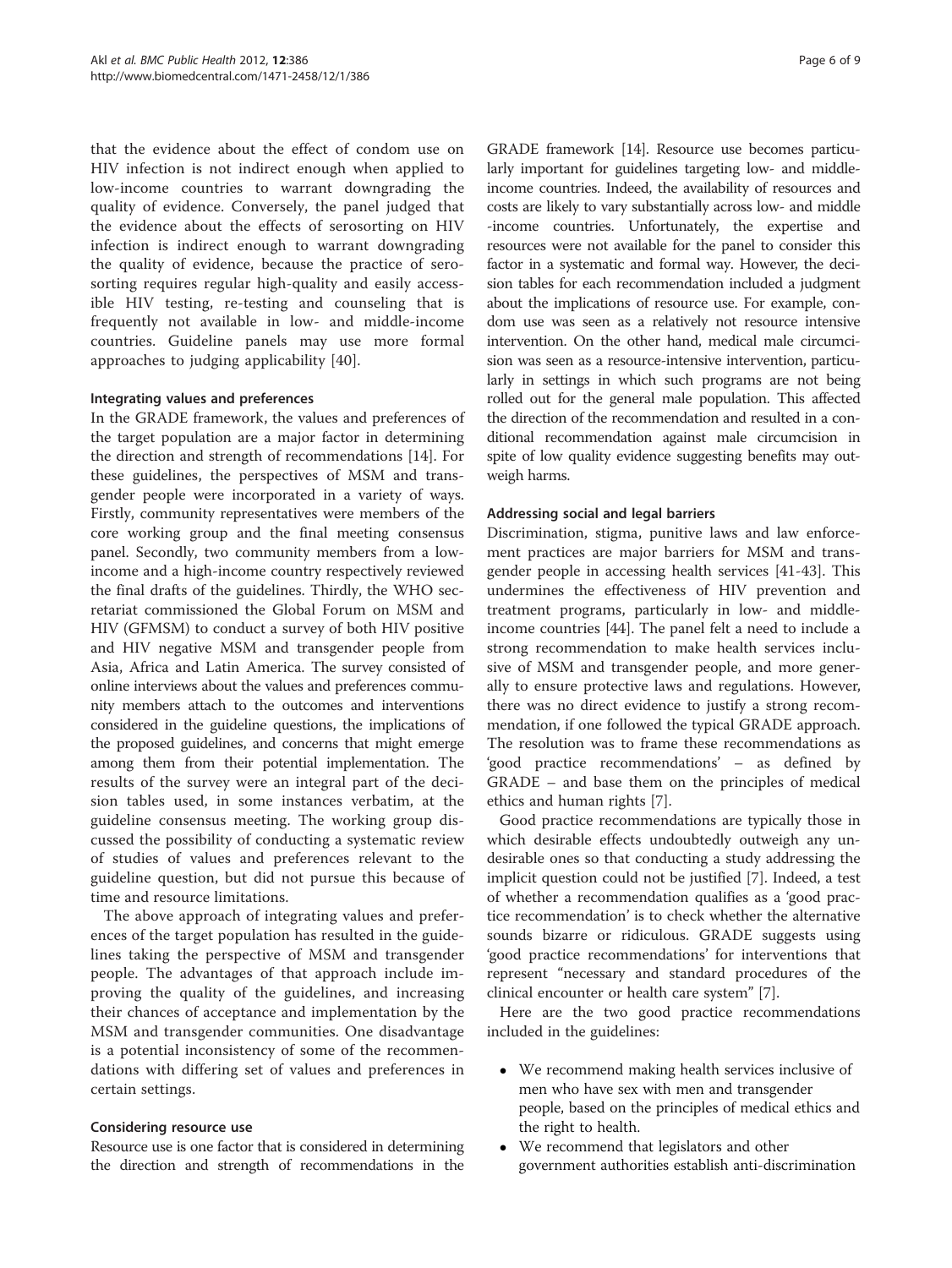and other protective laws, derived from international human rights standards, in order inter alia to eliminate discrimination and violence faced by men who have sex with men and transgender people, and reduce their vulnerability to infection with HIV and the impacts of HIV and AIDS.

#### Wording of recommendations

Guideline panels present their judgments about the quality of evidence and strength of recommendations using specific wordings of the recommendation statements and affixing grades to these statements (using a combination of letters, numbers, and symbols) [[45\]](#page-8-0). Unfortunately, there is little evidence of how well various presentations are understood [\[45-47](#page-8-0)].

GRADE initially suggested to use the words 'strong' and 'weak' to characterize the strength of recommendations [[12](#page-8-0)]. It has become clear with experience that for certain panelists 'weak' is not acceptable wording. Specifically, public health guideline panels worry that policymakers use this wording as an excuse to forgo the adoption of the intervention being recommended. This is in spite of the fact that a weak recommendation is intended to invite policymakers to involve their stakeholders in substantial debate in considering the intervention (as opposed to a strong recommendation intended to invite policymakers to adopt the intervention as a policy) [\[12](#page-8-0)]. Thus, the GRADE working group suggested alternatives to 'weak' such as 'conditional', 'contingent', and 'qualified'. The core guideline working group adopted the term 'conditional' and the panelists were very receptive.

The potential advantage of the term 'conditional' is that it invites the user of the recommendation to consider the implications of that term. 'Conditional' can have four possible implications (or combinations of these), depending on which factor(s) affected the strength and/or direction of the recommendation [\(Additional file 3](#page-7-0)). Table 2 provides the implications and examples for each of these four factors.

The panel was also deliberately sensitive in wording the statement of the recommendation. While typically a recommendation would refer to the 'use' of a specific intervention, the guideline recommendations refer to the "offering" of an intervention. The intention was to avoid the perception of coerciveness especially in settings where MSM and transgender people are particularly marginalized and at risk of stigma, violence and abuse.

#### Developing global guidelines

Developing guidelines with global scope is challenging, whether the topic is of clinical or public health nature. This may be particularly true for public health guidelines to be adopted by different countries or by different jurisdictions within a country. Indeed, the importance of the

| Table 2 Implications of a conditional recommendation       |  |  |  |  |
|------------------------------------------------------------|--|--|--|--|
| according to the factors that affected the strength and/or |  |  |  |  |
| direction of the recommendation                            |  |  |  |  |

| <b>Factor</b>                                              | Implication                                                                                                                                                                            | <b>Example</b>                                                                                                                                                                                                                                                                                                                                                   |
|------------------------------------------------------------|----------------------------------------------------------------------------------------------------------------------------------------------------------------------------------------|------------------------------------------------------------------------------------------------------------------------------------------------------------------------------------------------------------------------------------------------------------------------------------------------------------------------------------------------------------------|
| Balance between<br>desirable and<br>undesirable<br>effects | Consider whether the<br>local incidence of the<br>outcome of interest is<br>high enough to tip the<br>balance of benefits and<br>harms in favor of<br>implementing the<br>intervention | Screening for asymptomatic<br>STIs using nucleic acid<br>amplification tests:<br>"The benefits increase as<br>the [HIV] prevalence<br>increases. The benefits<br>might outweigh the harms<br>and cost if prevalence of<br>asymptomatic urethral and<br>rectal infections is higher<br>than 1-2 %."                                                               |
| Quality of<br>evidence                                     | Consider the<br>willingness<br>to accept the<br>uncertainty about<br>the effects of the<br>intervention                                                                                | Targeted internet-based<br>strategies: "low quality of<br>evidencestudies were<br>rated down for study<br>limitations, imprecision and<br>indirectness."                                                                                                                                                                                                         |
| Values and<br>preferences                                  | Consider the local<br>values and<br>preferences                                                                                                                                        | Male circumcision: The<br>recommendation was<br>conditional against in spite<br>of the possibility of benefits<br>outweighing harms:<br>"participants raised questions<br>about the relevance of<br>circumcision in different<br>cultural settings."                                                                                                             |
| Costs (resource<br>allocation)                             | Consider the resources<br>available and/or<br>required locally, the<br>local cost, and the<br>opportunity cost given<br>the local competing<br>public health needs                     | Community-level behavioral<br>interventions: "Behavioral<br>interventions primarily<br>require human resources for<br>implementation; this may<br>be a challenge in some<br>settings. For these<br>interventions to be successful,<br>the necessary human<br>resources, an enabling<br>environment and adaptation<br>to the local context will be<br>necessary." |

problem (and consequently the size of the effects), and the implications of an intervention (in terms of the availability of resources, costs, cost-effectiveness, acceptability, and feasibility) often vary substantially across settings.

In order to address this challenge, the survey of values and preferences recruited participants globally. We prioritized evidence of effectiveness and of incidence of outcomes from low- and middle-income countries when available. Also, the panelists were asked to prioritize perspective of low- and middle-income countries when making judgments about values and preferences, feasibility and resource use.

### **Discussion**

We identified and addressed a number of challenges during the development of WHO guidelines for the prevention and treatment of HIV and other STIs among MSM and transgender people in the health sector in low- and middle-income countries. While some of these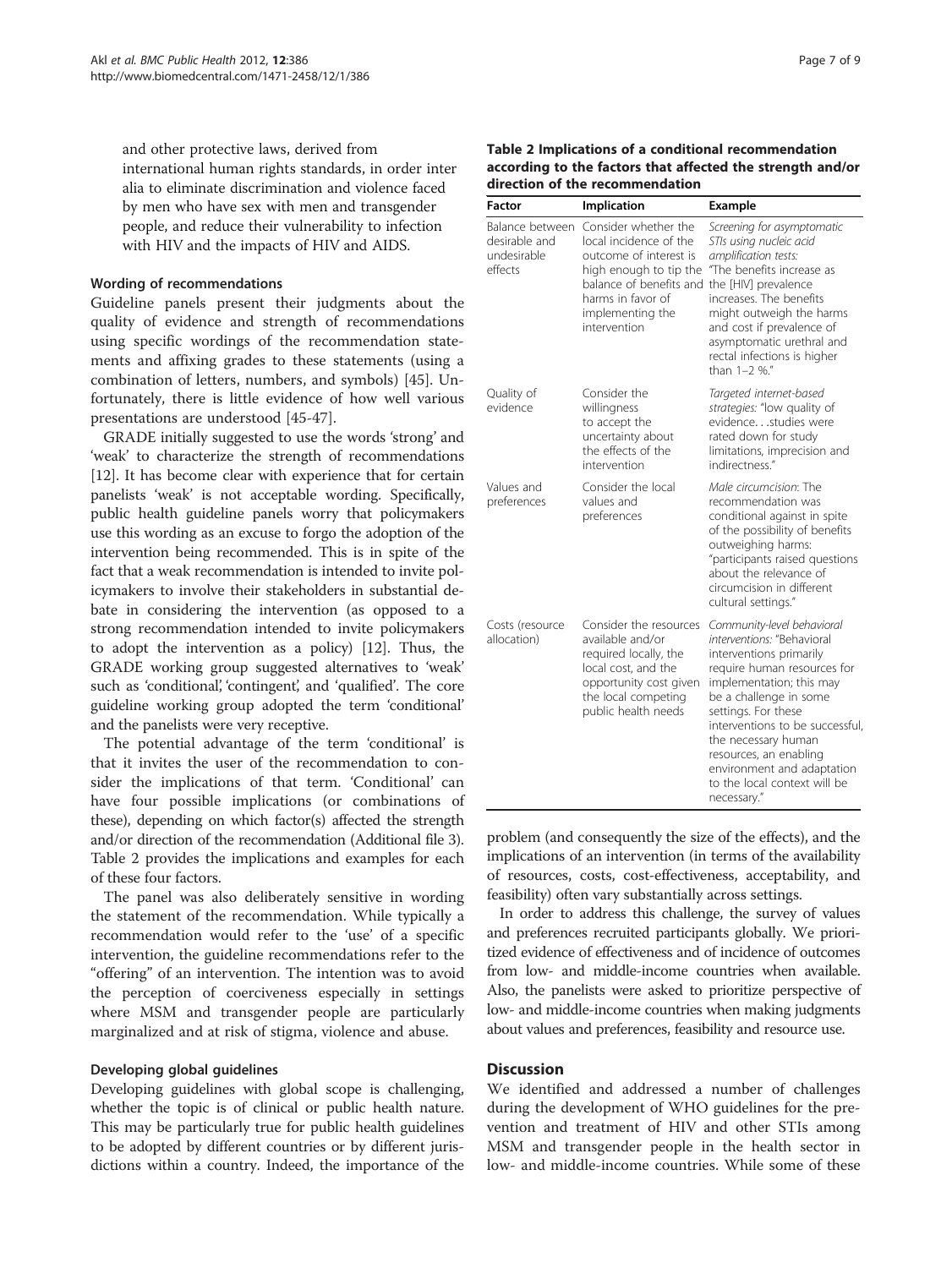<span id="page-7-0"></span>challenges might be particularly relevant to public health guidelines (e.g., nature of the interventions, addressing social and legal barriers) others are common to most guidelines (e.g., adequacy of the evidence, indirectness of the evidence, wording of the recommendations). Consequently, the learning experience from this guideline may benefit other fields.

We were able to address most of these challenges (e.g., indirectness of the evidence, values and preferences) through using the principles of the GRADE approach. The use of good practice recommendations and outcome frameworks proved to be particularly useful. Successfully overcoming some of the other challenges (e.g., scarcity of evidence) requires further research in the field. Some other challenges require further methodological advancement (e.g., dealing with complex and combined interventions). The GRADE working group has been committed to and engaged in this process.

By requiring guideline developers to be systematic, explicit, and transparent in the assessment of the quality of evidence, and in determining the strength of recommendations, GRADE uncovers challenges such as those discussed in this paper. Indeed, these challenges relate to the quality of available evidence and to the complexity of guideline development process. The GRADE framework continues to evolve to address some of the issues specific to the field of public health.

One perceived limitation of the GRADE approach is its involved handling of the evidence. However, the involvement of a GRADE methodologist and the incremental learning by the members of the core working group have played a positive role. Also, using evidence profiles and decision tables to summarize the information should facilitate this process.

Finally, the GRADE approach can assist in resource mobilization. Indeed, the representative of one of the major funding bodies in the field declared at the end of the meeting that their future funding, and as a result of the rigorous process, will now take into consideration patient important outcomes such as quality of life and actual incidence of HIV, instead of reported behavioral change.

#### Conclusion

We were able to successfully apply the GRADE approach for developing recommendations for public health interventions. Applying the general principles of the GRADE approach while carefully considering challenges specific to the field of public health can enhance both the process and the outcome of guideline development. Such an approach has the potential to move forward both the public health practice and research.

Finally, the process highlighted the need for more research both in the subject area (e.g., additional evaluation of interventions, studies of transgender people, low and middle-income countries) and in the methodological area (e.g., analysis of complex and combined interventions, presentation and wording of recommendations).

## Additional files

[Additional file 1:](http://www.biomedcentral.com/content/supplementary/1471-2458-12-386-S1.doc) Appendix 1. Definition, categories, and factors affecting the quality of evidence.

[Additional file 2:](http://www.biomedcentral.com/content/supplementary/1471-2458-12-386-S2.doc) Appendix 2. Definition, categories, wording, factors affecting, and implications of the strength of recommendation.

[Additional file 3:](http://www.biomedcentral.com/content/supplementary/1471-2458-12-386-S3.doc) Appendix 3. Examples of an evidence profile and of a decision table.

#### Competing interests

Elie Akl, Tara Horvath, and Holger Schünemann are members of the GRADE working group.

#### Authors' contributions

EAA, CK, KK, CFC, TH, GA, AD, AG, CSW, ERS, HJS, YRL made substantial contributions to conception and design of the manuscript, and to the analysis and interpretation of data. EAA drafted the manuscript. EAA, CK, KK, CFC, TH, GA, AD, AG, CSW, ERS, HJS, YRL revise the manuscript critically for important intellectual content and have given final approval of the version to be published.

#### Acknowledgments

The development of the guidelines was funded by German BACKUP Initiative, Deutsche Gesellschaft fur Internationale Zusammenarbeit (GIZ) with funds from the German Federal Ministry for Economic Cooperation and Development (BMZ) and the US President's Emergency Plan for AIDS Relief (PEPFAR) through the Centers for Disease Control and Prevention (CDC) and United States Agency for International Development (USAID).

#### Author details

<sup>1</sup> Department of Medicine, State University of New York at Buffalo, New York, USA. <sup>2</sup>Department of Clinical Epidemiology & Biostatistics, McMaster University, Hamilton, Canada. <sup>3</sup>Department of International Health, Johns Hopkins Bloomberg School of Public Health, Baltimore, USA. <sup>4</sup>Instituto de Estudios en Salud, Sexualidad y Desarrollo Humano, Universidad Peruana Cayetano Heredia, Lima, Peru. <sup>5</sup>Instituto de Estudios en Salud, Sexualidad y Desarrollo Humano Universidad Peruana Cayetano Heredia, Lima, Peru. <sup>6</sup>Cochrane Review Group on HIV/AIDS, University of California, San Francisco, USA. <sup>7</sup>The Global Forum on MSM & HIV, Oakland, CA, USA. <sup>8</sup>Independent Consultant, Broadbeach Waters, Australia.<br><sup>9</sup>Denartment of HIV/AIDS, World Health Organization, Geneva, Switzerland. <sup>9</sup>Department of HIV/AIDS, World Health Organization, Geneva, Switzerland. <sup>10</sup>Institute of Infectious Disease and Molecular Medicine & Division of Medical Microbiology, University of Cape Town, Cape Town, South Africa. 11Universidad Peruana Cayetano Heredia, Lima, Peru.

#### Received: 6 November 2011 Accepted: 21 March 2012 Published: 28 May 2012

#### References

- 1. Caceres CF, Konda K, Segura ER, Lyerla R: Epidemiology of male same-sex behaviour and associated sexual health indicators in low- and middle-income countries: 2003–2007 estimates. Sex Transm Infect 2008, 84(Suppl 1):i49–i56.
- 2. Smith AD, Tapsoba P, Peshu N, Sanders EJ, Jaffe HW: Men who have sex with men and HIV/AIDS in sub-Saharan Africa. Lancet 2009, 374(9687):416–422.
- 3. Sullivan PS, Hamouda O, Delpech V, Geduld JE, Prejean J, Semaille C, Kaldor J, Folch C, Op de Coul E, Marcus U, et al: Reemergence of the HIV epidemic among men who have sex with men in North America, Western Europe, and Australia, 1996–2005. Ann Epidemiol 2009, 19(6):423–431.
- 4. Sanders EJ, Thiong'o AN, Okuku HS, Mwambi J, Priddy F, Shafi J, de Vries H, McClelland RS, Graham SM: High prevalence of Chlamydia trachomatis and Neisseria gonorrhoeae infections among HIV-1 negative men who have sex with men in coastal Kenya. Sex Transm Infect 2010, 86(6):440–441.